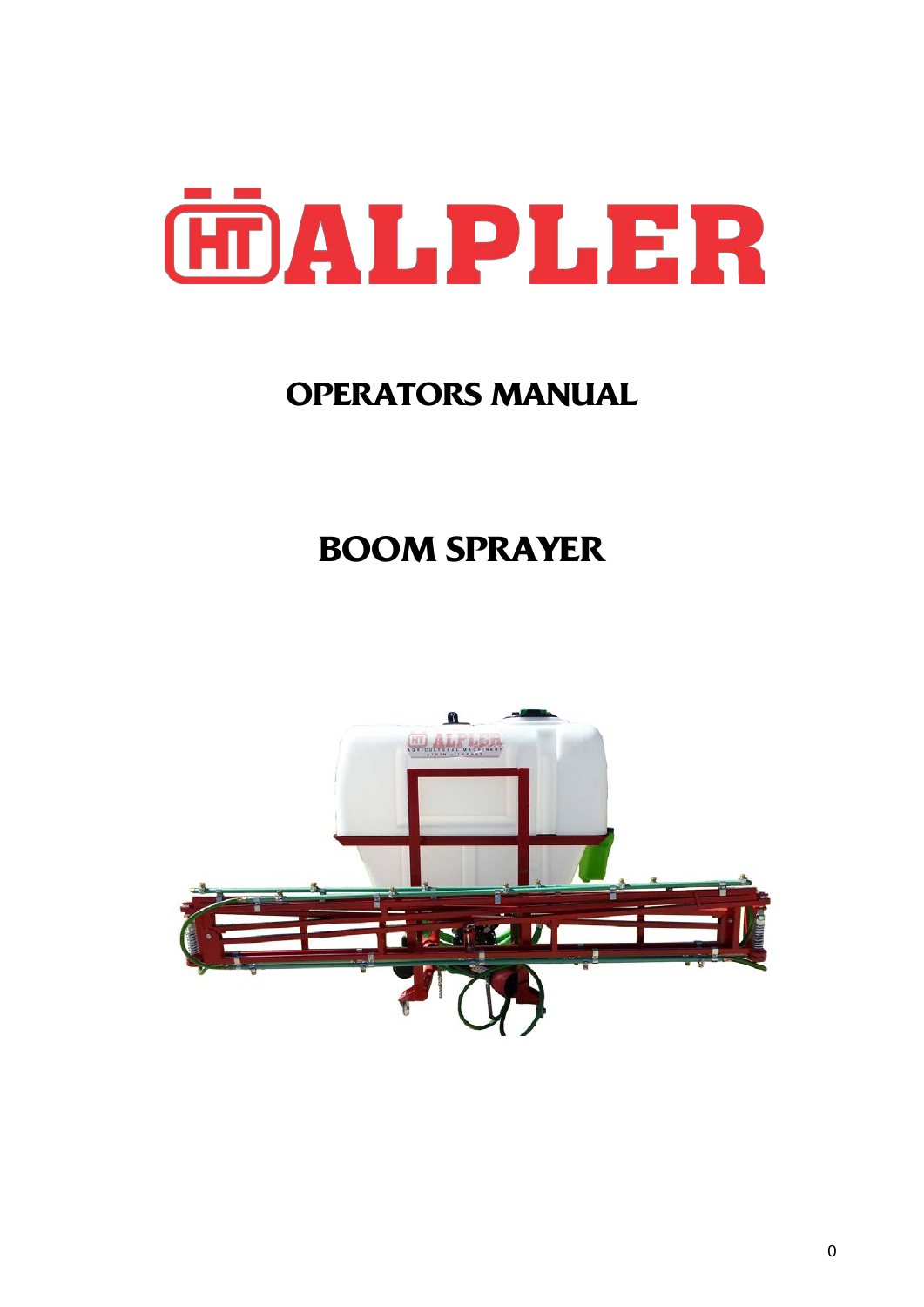## **TABLE OF CONTENTS**

| 2.                                                                                |  |
|-----------------------------------------------------------------------------------|--|
| 3.                                                                                |  |
| 4.                                                                                |  |
|                                                                                   |  |
|                                                                                   |  |
| 4.2.1. 400 L. Mounted Type Field Pulverizator Filtering System:  4                |  |
| 4.2.2. 600 L. - 800 L. Mounted Type Field Pulverizator and 800 L. Mounted Type    |  |
|                                                                                   |  |
|                                                                                   |  |
| 4.3.1. 400 L. - 600 L. - 800 L. Mounted Type Field Pulverizator Control System: 4 |  |
| 4.3.2. 800 L. Mounted Type Super Field Pulverizator Control System: 5             |  |
|                                                                                   |  |
|                                                                                   |  |
| 4.4.2. 600 L. - 800 L. Mounted Type Field Pulverizator and 800 L. Mounted Type    |  |
|                                                                                   |  |
|                                                                                   |  |
|                                                                                   |  |
|                                                                                   |  |
|                                                                                   |  |
| 4.6. AMOUNT OF SPRAYING DEPENDING ON WORKING PRESSURE AND TRACTOR                 |  |
|                                                                                   |  |
|                                                                                   |  |
|                                                                                   |  |
|                                                                                   |  |
|                                                                                   |  |
| 4.9.                                                                              |  |
| 4.10.                                                                             |  |
|                                                                                   |  |
| 5.1.                                                                              |  |
| 5.2.                                                                              |  |
| 5.3.                                                                              |  |
| 5.4. PUMP MAINTENANCE AND PUMP'S PERIODIC MAINTENANCE CARD  11                    |  |
|                                                                                   |  |
| 7.                                                                                |  |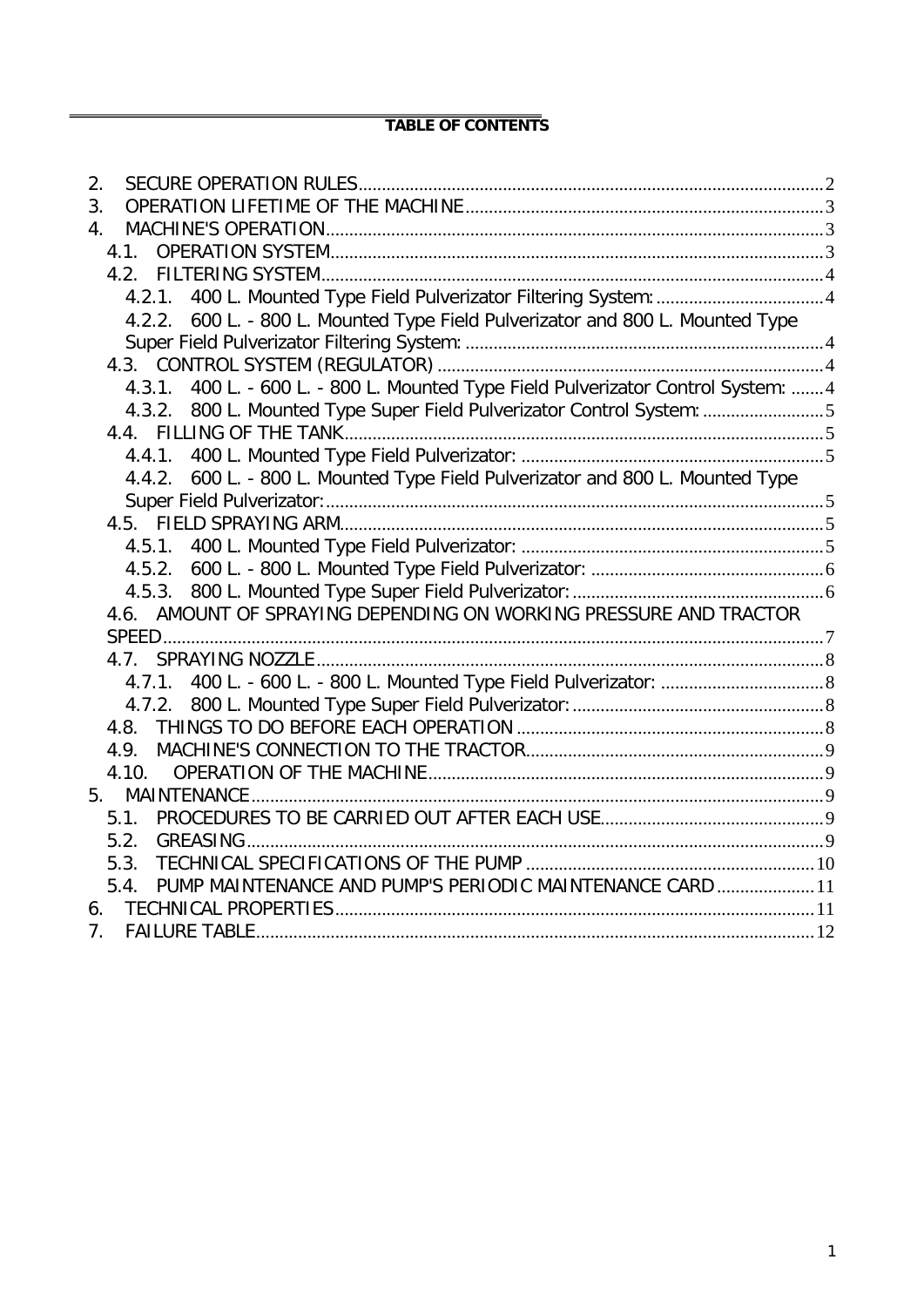#### 1. CONDITIONS OF USE

- This machine shall be used as a spraying machine in line with the definitions and security instructions specified in the description and operation guidelines.
- The form of use that goes beyond these descriptions is not accurate. For this type of use, manufacturer shall not be liable for the damages and injuries that arise. All of the liability shall belong to the user.
- The right administration means the user's compliance with the service and maintenance terms and the manufacturer's conditions of operation.
- Machine can be operated and taken into care only by those individuals with sufficient knowledge and are informed about the relevant dangers.
- Conditions related to the prevention of accidents and security have to be taken into consideration and complied with.
- This device is designed to be used under those conditions where the operational safety terms specified in the guidelines are fulfilled.
- The manufacturer shall not be responsible for the damages and losses arising from the changes made to the machine.
- The user's negligence and mistakes can lead to the serious injury or serious damage to the user and others around him.

## <span id="page-2-0"></span>**2. SECURE OPERATION RULES**

- Please read the machine's description and operation guidelines. Please learn how the machine will be controlled and stopped.
- Operators aged below 18 cannot operate the machine.
- The individual operating the machine has to ensure that other people and objects around him are far enough while working.
- Please show the utmost care against hand and foot injuries while working.
- Always use an original spare part for ensuring safe operation.
- When you assemble the device onto the tractor, please check whether the connection safety locks are installed or not.
- Tranmission shaft connected between the tractor's power take off and pump shaft has to be parallel to horizontal as much as possible. Operation angle cannot be more than 20˚.
- While spraying with the machine, always wear clothes, gloves and a mask suitable for spraying.
- Power take off revolution should not be above 540 revolutions/minute.
- If you hit an object while working, please stop the machine and check the damage.
- Do not leave the machine without an operator while working.
- All of the liabilities arising from the failure to use original parts shall be borne by the user.
- Do not cancel any parts on your pulverizator.
- Do not operate your pulverizator while the spray tank is empty.
- Do not exceed the maximum pumping pressure under any circumstances.
- Do not operate your pump without grease.
- Set the remote center to by-pass while operating and stopping.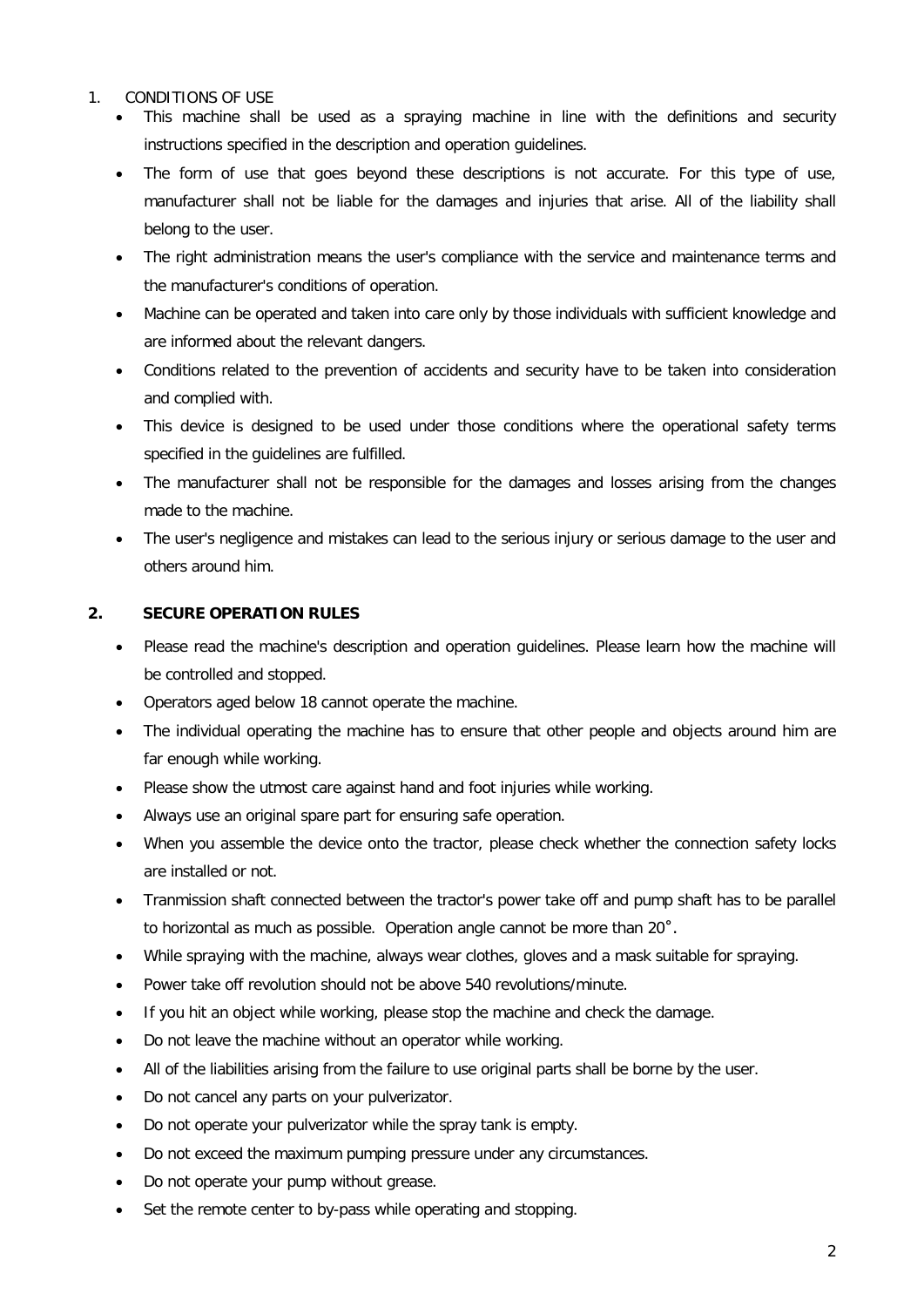- Do not spray the pressurized liquid towards people or animals.
- The air pressure inside the pump air container in your pulverizator is 3-5 bars even when the pump is not working. When the pump's air container has to be disassembled, the air inside has to be discharged from the air cock and afterwards it would be suitable to disassemble the air flap.
- Do not disassemble the security valve found on the pump. This valve is automatically opened when the pump's maximum pressure exceeds 20% and it discharges the liquid into the tank.
- Please have an authorized service dealer perform all kinds of repair and maintenance works apart from cleaning. The user is responsible for all of the damages arising from the applications apart from this.
- Please wash the tank well after each spraying. Operate the pump with clean water for a few seconds.
- The removal of the pesticide and its residue remaining in the tank has to be carried out in accordance with the valid safety rules. Please follow the valid protection methods conveyed by drug manufacturers in this regard.
- Do not use the device for the pulverization of the drugs that damage your machine's plastic parts.
- Please keep the tank suction filter clean at all times.
- Do not disassemble the shaft holder connected to the pump and transmission shaft holder.
- Please read the operation and maintenance card on the shaft.
- This device shall be used as a spraying machine in line with the definitions and security instructions specified in the description and operation guidelines. The user shall be completely liable for the damages arising from operations otherwise.

#### <span id="page-3-0"></span>**3. OPERATION LIFETIME OF THE MACHINE**

• Machine's operation lifetime is 10 years.

#### <span id="page-3-1"></span>**4. MACHINE'S OPERATION**

Within the agricultural field, the selection of the device suitable for use in agricultural struggles for combating diseases is of utmost importance. Otherwise, efficiency will be very low or it will not be efficient at all. The preferences and requests of our customers are regarded as highly important by our company while manufacturing and developing our machines.

Due to the importance of agricultural combating in agriculture, the device selected has to be perfect. We offer our customers with **400 L. - 600 L. - 800 L. Mounted Type Field Pulverizator** and **800 L. Mounted Type Super Field Pulverizators**. We use imported pumps and remote centers on our pulverizators. Tank and chassis appurtenances are manufactured from the most suitable materials durable against corrosion that may occur.

#### <span id="page-3-2"></span>**4.1. OPERATION SYSTEM**

The liquid taken in from the tank with the pump shall come to the filter with the suction hose between the tank and the filter and after it is filtered, it reaches the pump with the suction hose between the filter and the pump. The liquid that leaves the pump with high pressure shall reach the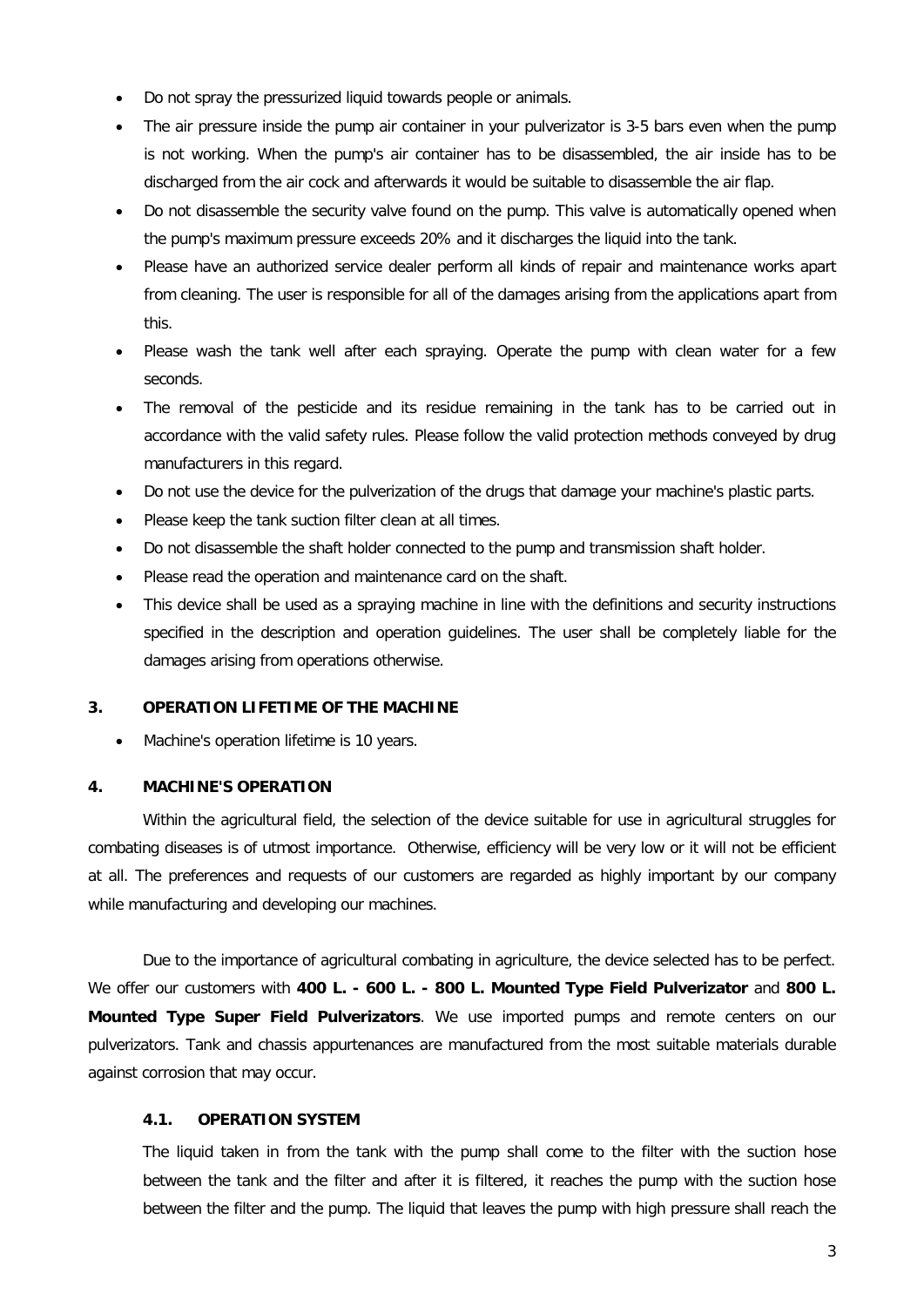command center (regulator) with the pump pressure hose. Part of the liquid that reaches the command center shall flow into the tank with pressure through the return hose and ensures that the pesticide inside the tank is mixed. Remaining part of the liquid coming in from the command center shall reach the nozzles found on the spraying arms through the spraying hoses and it will be pulverized as pressurized and spraying is ensured.

#### <span id="page-4-1"></span><span id="page-4-0"></span>**4.2. FILTERING SYSTEM**

#### **4.2.1. 400 L. Mounted Type Field Pulverizator Filtering System:**

There is a 120 Liter non-return valve filter on the chassis. With the help of the filtering switch, the valve will be opened by being turned to the left and the filter inside will be removed for cleaning purposes. After it has been cleaned, the filter and the lid will be assembled back to their place and the valve will be tightened by being turned to the right with the help of a switch.

**NOTE:** If this procedure is to be carried out, when the boiler is full, non-return valve shall stop the flow of the pesticide coming from the boiler when the lid is disassembled and prevents the drug to be wasted.

## <span id="page-4-2"></span>**4.2.2. 600 L. - 800 L. Mounted Type Field Pulverizator and 800 L. Mounted Type Super Field Pulverizator Filtering System:**

There is a 160 Liter bi-directional filter on the chassis. While the filling procedure is being carried out, the direction of the suction hose coming from the tank will be closed with the help of the red arm found on the filter and the filler's direction will be opened. After the filling procedure is completed, the direction of the suction hose coming from the tank will be opened with the help of the red arm found on the filter and the filler's direction will be closed. While the filter is being cleaned, the suction hose coming from the tank will be closed with the help of the red arm found on the filter. Filter will be turned left with the switch and the lid will be disassembled. After the filter has been removed and cleaned, it will be assembled back to its place and the lid will be fixed by turning it right with the help of a filter switch. It prevents the waste of the pesticide coming from the tank when the cleaning procedure is being carried out.

#### <span id="page-4-4"></span><span id="page-4-3"></span>**4.3. CONTROL SYSTEM (REGULATOR)**

## **4.3.1. 400 L. - 600 L. - 800 L. Mounted Type Field Pulverizator Control System:**

There is an imported **VDR 50**, screw pressure adjusting control system on the machine. Command center will be turned right with the help of the knob on it and the increase in the bar level can be reduced by turning it left. The arm found on the left part of the command can be used to adjust the by-pass position or spraying position.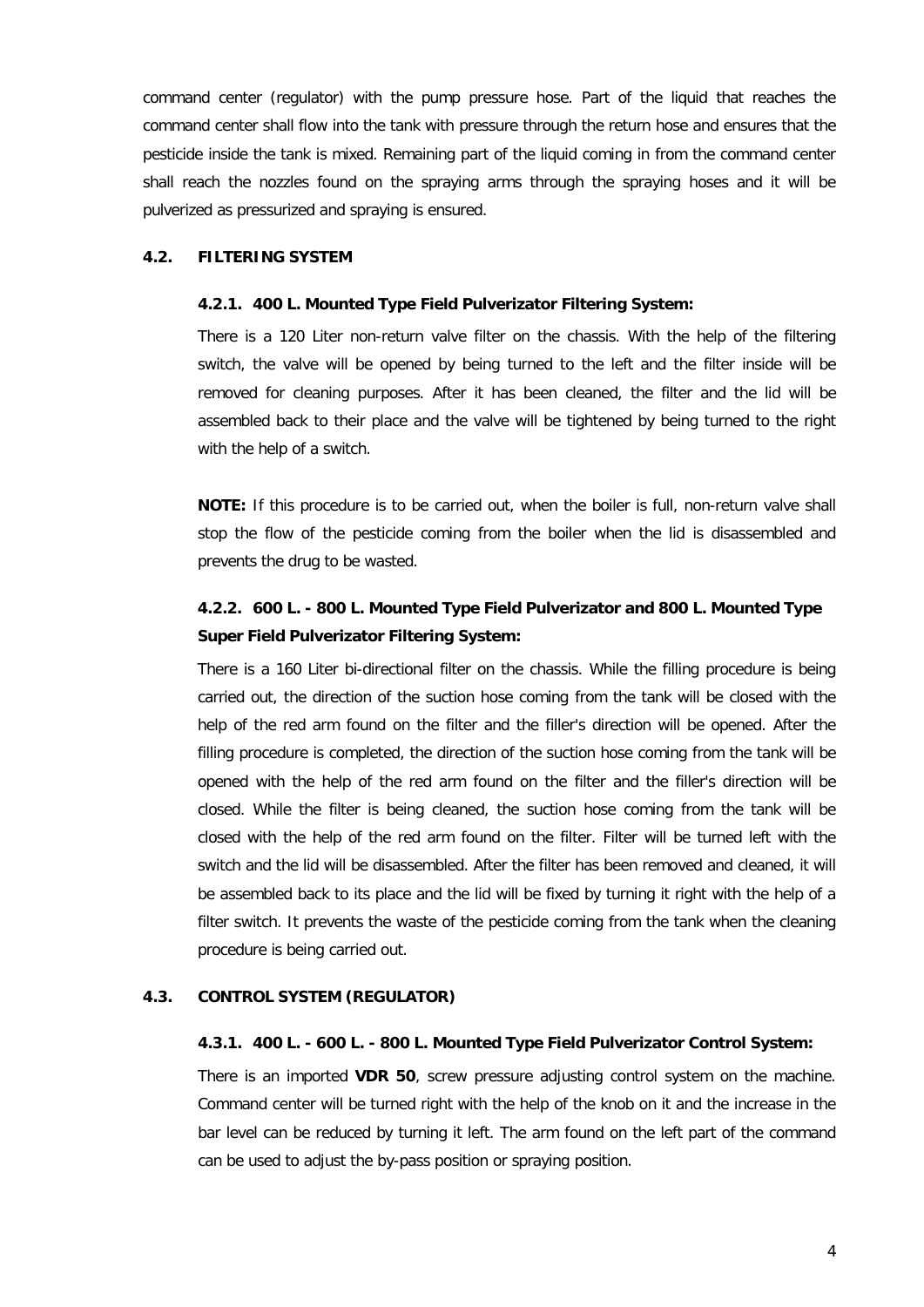#### <span id="page-5-0"></span>**4.3.2. 800 L. Mounted Type Super Field Pulverizator Control System:**

There is an imported **UCM 6 (6 way)**, screw pressure adjusting control system on the machine. Command center will be turned right with the help of the knob on it and the increase in the bar level can be reduced by turning it left. The arm found on the left part of the command can be used to adjust the by-pass position or spraying position. 6 segments found on the command center can ensure the arm to make partial sprays in 6 parts. This command system ensures that the nozzles are controlled separately in each section on the arm.

#### <span id="page-5-2"></span><span id="page-5-1"></span>**4.4. FILLING OF THE TANK**

#### **4.4.1. 400 L. Mounted Type Field Pulverizator:**

Remove the lid on the filling injector and assemble the 6 m suction hose. Dip the filter on the other end of the hose inside the water you will fill the tank with. The depth that you will apply the suction should not exceed 6 m. Fill the tank with 5-10 L. water to prevent the pump from operating dry. Keep the valve going to the filling system open and close other valves. Bring the arm on the command center to the pressure position. With the operation of the power take-off of the tractor, it will be ensured that the pump will be operated. A few seconds after the pump is operated, it will start suction and fill your tank in a short period as 10 minutes.

## <span id="page-5-3"></span>**4.4.2. 600 L. - 800 L. Mounted Type Field Pulverizator and 800 L. Mounted Type Super Field Pulverizator:**

Turn the 6 m. suction hose found on the filter in the filling direction right above the cutting depth to tighten it. Bring the filter position to the filling position. Dip the filter on the other end of the suction hose inside the water you will fill the tank with. The depth that you will apply the suction should not exceed 6 m. Bring the arm on the command to by-pass position. After operating the power take off of the tractor, your tank will be filled in 10-15 minutes.

### <span id="page-5-5"></span><span id="page-5-4"></span>**4.5. FIELD SPRAYING ARM**

#### **4.5.1. 400 L. Mounted Type Field Pulverizator:**

Spraying arms are manufactured from 40x40 and 25x25 square profiles and metal sheets in different dimensions. With the help of the holes found in 7 cm intervals on the chassis behind the machine, the height of the spraying group can be adjusted in 15 stages. The spraying arms are made of 1/2" plastic pipes. They are comprised of 5 fixed and folding parts. Nozzle type will be empty on the inside and conic. Nozzle connection type will be with a clamp. The number of nozzles is 16. The distance between the nozzles is 500 mm. The diameter of the placquet holes is 1.2 mm.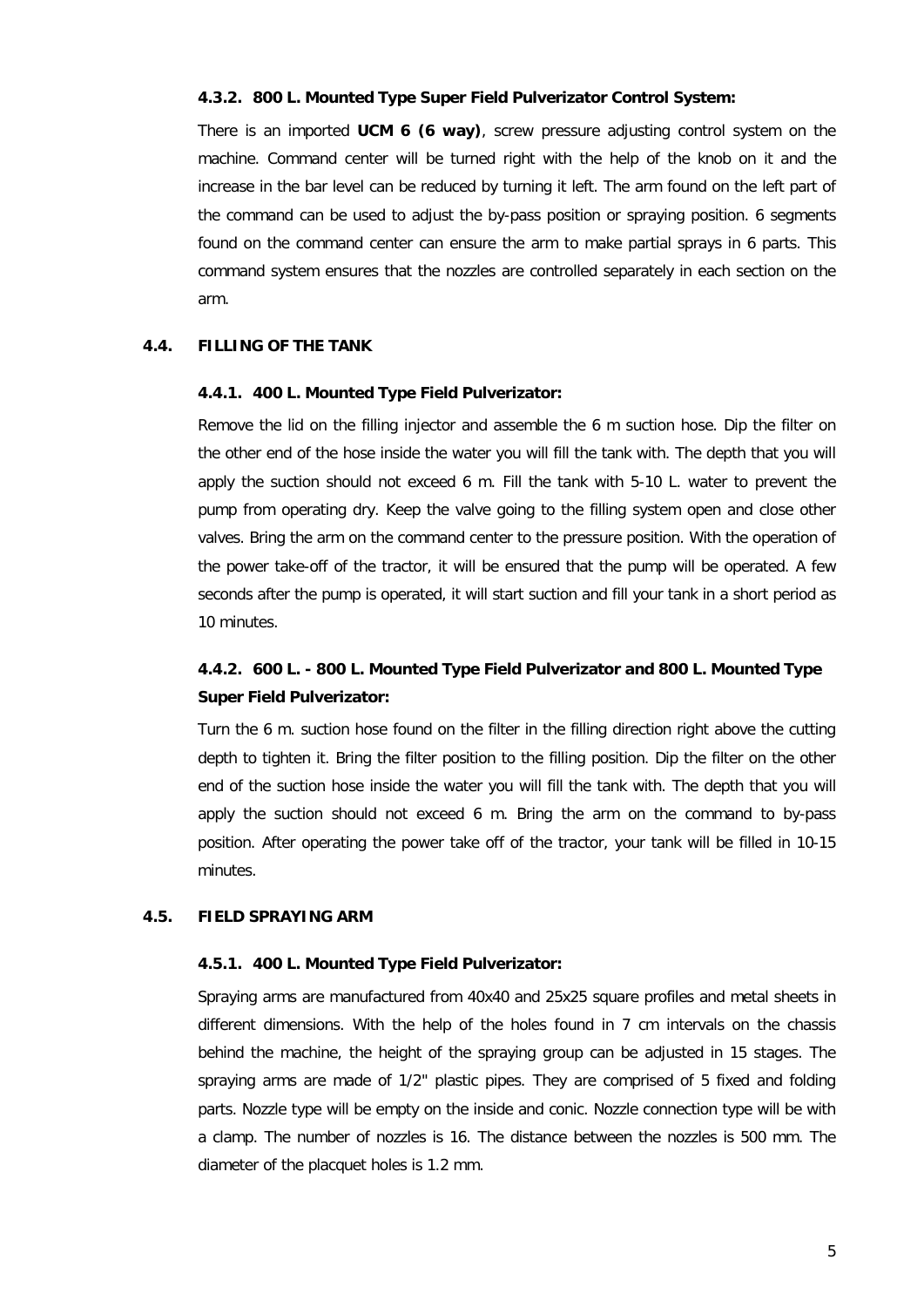#### <span id="page-6-0"></span>**4.5.2. 600 L. - 800 L. Mounted Type Field Pulverizator:**

Spraying arm is manufactured from 50x50 and 30x30 square profiles and metal sheets in different dimensions. Height adjustment can be made in 18 grades with the help of the holes found on the roof in 7 cm intervals made of 60x6 brace clamps found behind the machine. The spraying arms are made of 1/2" plastic pipes. They are comprised of fixed and foldable 5 parts. Nozzle type will be empty on the inside and conic. Nozzle connection type will be with a clamp. The number of nozzles is 21. The distance between the nozzles is 500 mm. The diameter of the placquet holes is 1.2 mm.

#### <span id="page-6-1"></span>**4.5.3. 800 L. Mounted Type Super Field Pulverizator:**

Spraying arm is manufactured from 50x50 and 40x40 square profiles and metal sheets in different dimensions. With the help of the hydraulic system found on the machine, the height of the spraying arm can be adjusted without any grades at an interval between 5 cm and 1 cm. They are comprised of 5 fixed and folding parts. They can control water separately on each section to be divided from the middle on the arm. Balance system can be ensured with the piston and springs found on the right and left of the arm. The spraying arms are made of 1/2" plastic pipes. Nozzle type will be fan beam. Nozzle connection type will be with a clamp. The number of nozzles is 25. The distance between the nozzles is 500 mm. Nozzle orifice dimensions are 0.5x1.5 mm.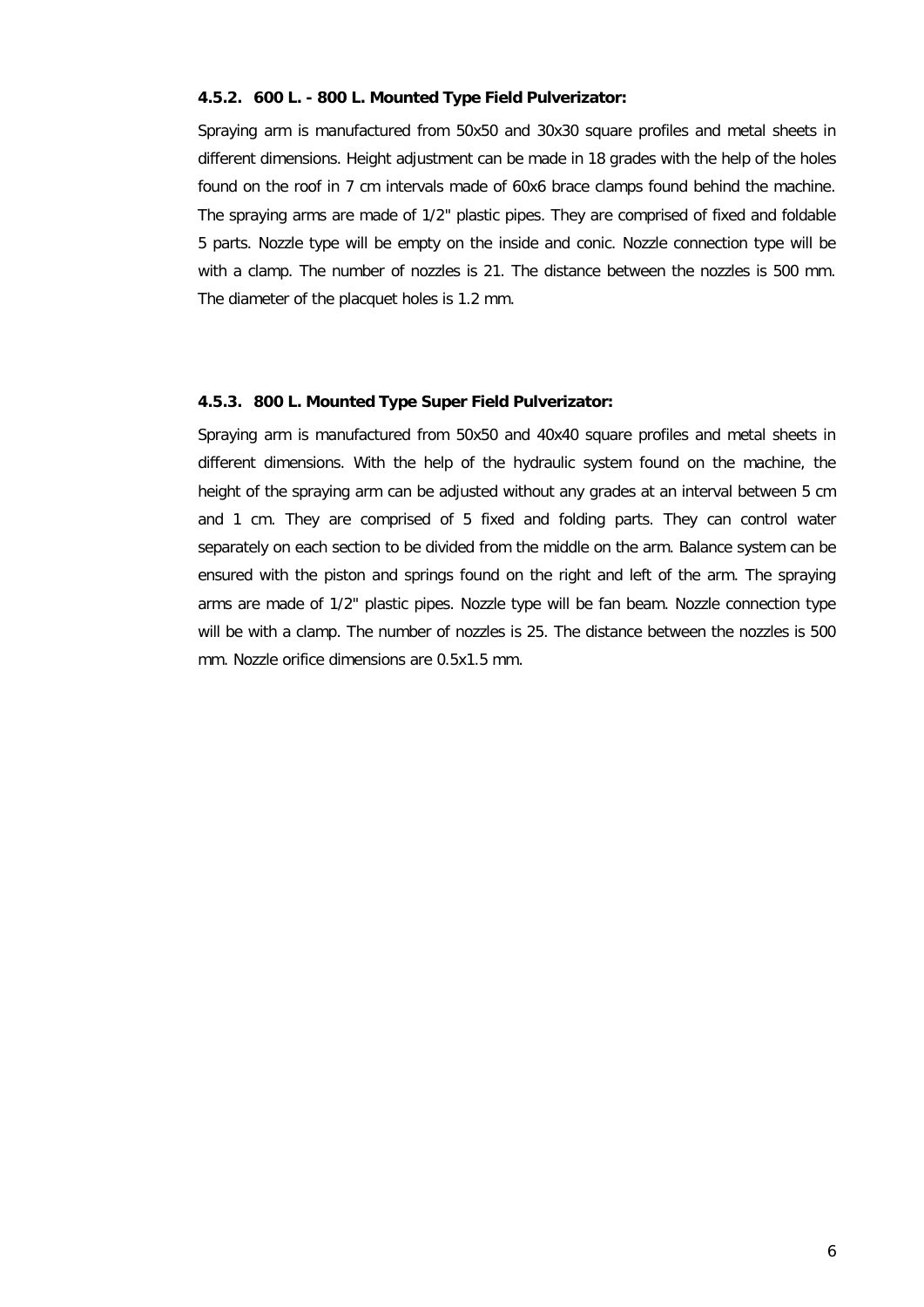## **4.6. AMOUNT OF SPRAYING DEPENDING ON WORKING PRESSURE AND TRACTOR**

## <span id="page-7-0"></span>**SPEED**

|                 |                                      |            |              |                | SPEED Km./h |            |            |            |            |  |
|-----------------|--------------------------------------|------------|--------------|----------------|-------------|------------|------------|------------|------------|--|
| <b>FILTER</b>   | <b>ORDER</b><br><b>TYPE</b>          | bar        | L./min.      |                | 6           | 8          | 10         | 12         | 14         |  |
|                 |                                      | 2.0        | 0.33         |                | 66          | 50         | 40         | 33         | 28         |  |
|                 | 256.1805.7                           | 2.5        | 0.37         |                | 74          | 56         | 44         | 37         | 32         |  |
| <b>100 MESH</b> | 11001                                | 3.0        | 0.40         |                | 80          | 60         | 48         | 40         | 34         |  |
|                 | <b>ORANGE</b>                        | 3.5        | 0.43         |                | 86          | 65         | 52         | 43         | 37         |  |
|                 |                                      | 4.0        | 0.46         |                | 92          | 69         | 55         | 46         | 39         |  |
|                 |                                      | 2.0        | 0.49         |                | 98          | 74         | 59         | 49         | 42         |  |
| <b>100 MESH</b> | 256.1805.6<br>110015<br><b>GREEN</b> | 2.5        | 0.55         |                | 110         | 83         | 66         | 55         | 47         |  |
|                 |                                      | 3.0        | 0.60         |                | 120         | 90         | 72         | 60         | 51         |  |
|                 |                                      | 3.5        | 0.65         |                | 130         | 98         | 78         | 65         | 56         |  |
|                 |                                      | 4.0        | 0.69         |                | 138         | 104        | 83         | 69         | 59         |  |
|                 |                                      | 2.0        | 0.65         |                | 130         | 98         | 78         | 65         | 56         |  |
|                 | 256.1805.1                           | 2.5        | 0.73         |                | 146         | 110        | 88         | 73         | 63         |  |
| 50 MESH         | 11002                                | 3.0        | 0.80         |                | 160         | 120        | 96         | 80         | 69         |  |
|                 | <b>YELLOW</b>                        | 3.5        | 0.86         |                | 172         | 129        | 103        | 86         | 74         |  |
|                 |                                      | 4.0        | 0.92         |                | 184         | 138        | 110        | 92         | 79         |  |
|                 |                                      | 2.0        | 0.98         |                | 196         | 147        | 118        | 98         | 84         |  |
|                 | 256.1805.2                           | 2.5        | 1.10         |                | 220         | 165        | 132        | 110        | 94         |  |
| 50 MESH         | 11003                                | 3.0        | 1.20         |                | 240         | 180        | 144        | 120        | 103        |  |
|                 | <b>BLUE</b>                          | 3.5        | 1.30         |                | 260         | 195        | 156        | 130        | 111        |  |
|                 |                                      | 4.0        | 1.39         |                | 278         | 209        | 167        | 139        | 119        |  |
|                 | 256.1805.3                           | 2.0        | 1.31         | Liter / Hectar | 262         | 197        | 157        | 131        | 112        |  |
|                 |                                      | 2.5        | 1.46         |                | 292         | 219        | 175        | 146        | 125        |  |
| 50 MESH         | 11004                                | 3.0        | 1.60         |                | 320         | 240        | 192        | 160        | 137        |  |
|                 | <b>RED</b>                           | 3.5        | 1.73         |                | 346         | 260        | 208        | 173        | 148        |  |
|                 |                                      | 4.0        | 1.85         |                | 370         | 278        | 222        | 185        | 159        |  |
|                 |                                      | 2.0        | 1.63         |                | 326         | 245        | 196        | 163        | 140        |  |
| 50 MESH         | 256.1805.8                           | 2.5        | 1.83         |                | 366         | 275        | 220        | 183        | 157        |  |
|                 | 11005<br><b>BROWN</b>                | 3.0        | 2.00         |                | 400         | 300        | 240        | 200        | 171        |  |
|                 |                                      | 3.5        | 2.16         |                | 432         | 314        | 259        | 216        | 185        |  |
|                 |                                      | 4.0<br>2.0 | 2.31<br>1.96 |                | 462<br>392  | 347<br>294 | 277<br>235 | 231<br>196 | 198<br>168 |  |
|                 |                                      | 2.5        | 2.20         |                | 440         |            | 264        | 220        | 189        |  |
| 30 MESH         | 256.1805.9<br>11006<br><b>GRAY</b>   |            |              |                |             | 330        |            |            | 206        |  |
|                 |                                      | 3.0<br>3.5 | 2.40<br>2.60 |                | 480<br>520  | 360<br>390 | 288<br>312 | 240<br>260 | 223        |  |
|                 |                                      | 2.0        | 2.80         |                | 560         | 420        | 336        | 280        | 240        |  |
|                 |                                      | 2.0        | 2.61         |                | 522         | 392        | 313        | 261        | 224        |  |
| 30 MESH         | 256.1805.4<br>11008<br><b>WHITE</b>  | 2.5        | 2.92         |                | 584         | 438        | 350        | 292        | 250        |  |
|                 |                                      | 3.0        | 3.20         |                | 640         | 480        | 384        | 320        | 274        |  |
|                 |                                      | 3.5        | 3.46         |                | 692         | 519        | 415        | 346        | 297        |  |
|                 |                                      | 4.0        | 3.70         |                | 740         | 555        | 444        | 370        | 317        |  |
|                 |                                      | 2.0        | 3.27         |                | 653         | 490        | 392        | 327        | 280        |  |
|                 | 256.1805.10                          | 2.5        | 3.65         |                | 730         | 548        | 438        | 365        | 312        |  |
| 30 MESH         | 11010                                | 3.0        | 4.00         |                | 800         | 600        | 480        | 400        | 342        |  |
|                 | <b>BLACK</b>                         | 3.5        | 4.32         |                | 864         | 648        | 518        | 432        | 370        |  |
|                 |                                      | 4.0        | 4.62         |                | 924         | 693        | 554        | 462        | 396        |  |
|                 |                                      |            |              |                |             |            |            |            |            |  |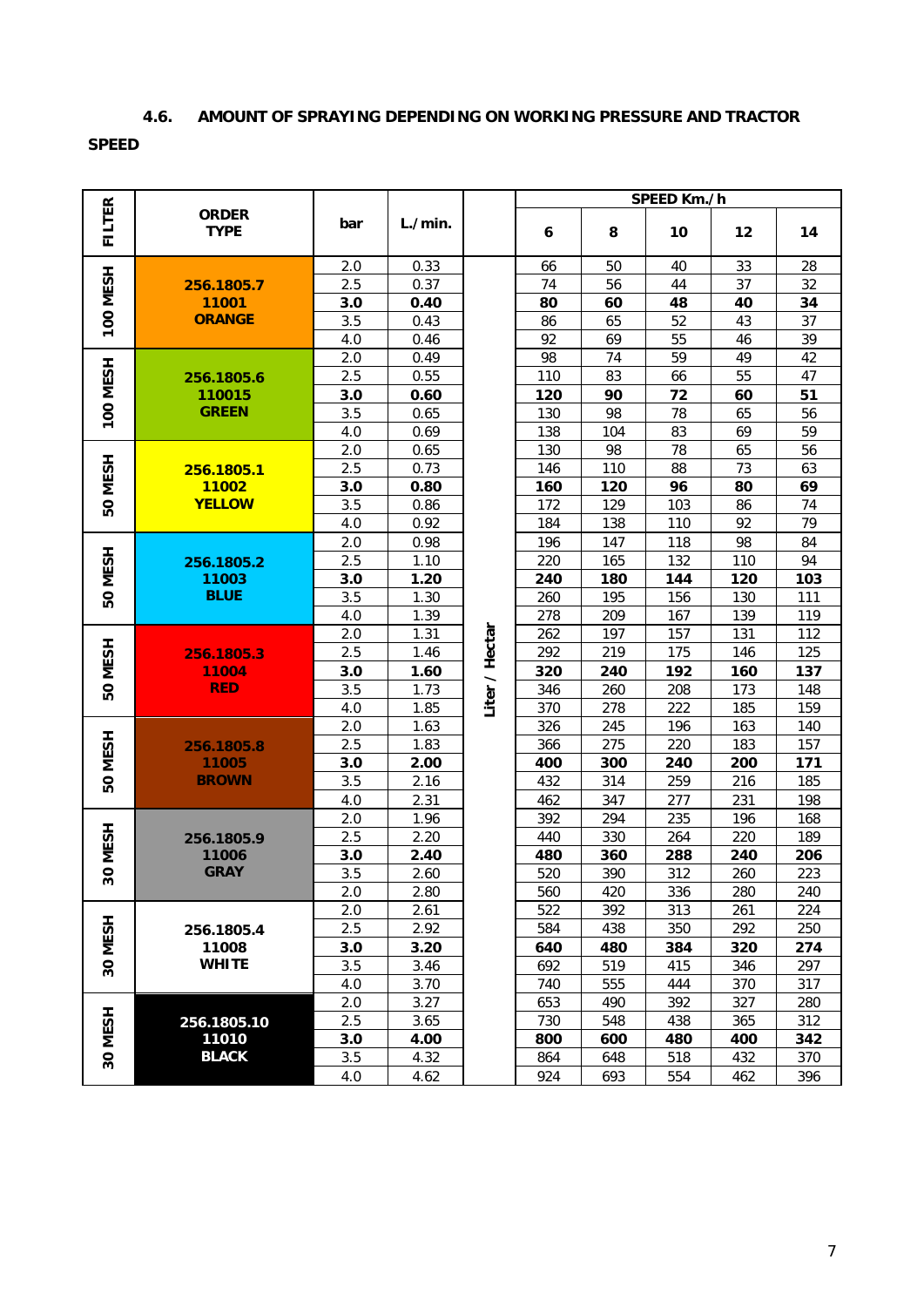## <span id="page-8-1"></span><span id="page-8-0"></span>**4.7. SPRAYING NOZZLE**

#### **4.7.1. 400 L. - 600 L. - 800 L. Mounted Type Field Pulverizator:**

Nozzles with conic beams and empty on the inside are found on the boom equipment located on the machine. You can carry out the following procedures when there is a problem with spraying in our nozzles:

- Remove the head on the nozzles by turning it left.
- Take the filter inside out and clean it if it is dirty. Check the joints and brackets during this procedure and change them if necessary.
- Place the filter in its place and the brackets inside the head, tighten it by turning it right.

## <span id="page-8-2"></span>**4.7.2. 800 L. Mounted Type Super Field Pulverizator:**

Nozzles with fan beams and plastic T-Jets are found on the boom equipment located on the machine. You can carry out the following procedures when there is a problem with spraying in our nozzles:

- **Turn the red nut on the plastic nozzles left and remove it.**
- Remove the filter and clean it if it is dirty. Check the joints and brackets during this procedure and change them if necessary.
- Place the filter in its place and turn the red nozzle lid right to tighten it ensuring non-permeability.
- Check the spring and membrane taking the lid of the stop membrane out and change them if necessary. Cleaning the nozzles after each spraying is recommended.

## <span id="page-8-3"></span>**4.8. THINGS TO DO BEFORE EACH OPERATION**

In order to reach success in the agricultural operation, please pay attention to the following issues:

- Select the pesticide that is suitable for your operation.
- Carry out the spraying considering the timing of the operation and weather conditions.
- Prepare the pesticide mixtures that you will use in line with the recommendation of the producers.
- The operation of the machine without failure and its efficiency depends on careful maintenance and regular servicing. Do not neglect this issue.
- Please read the pump's description and operation guidelines carefully prior to the operation of the machine.
- Check the pump grease levels.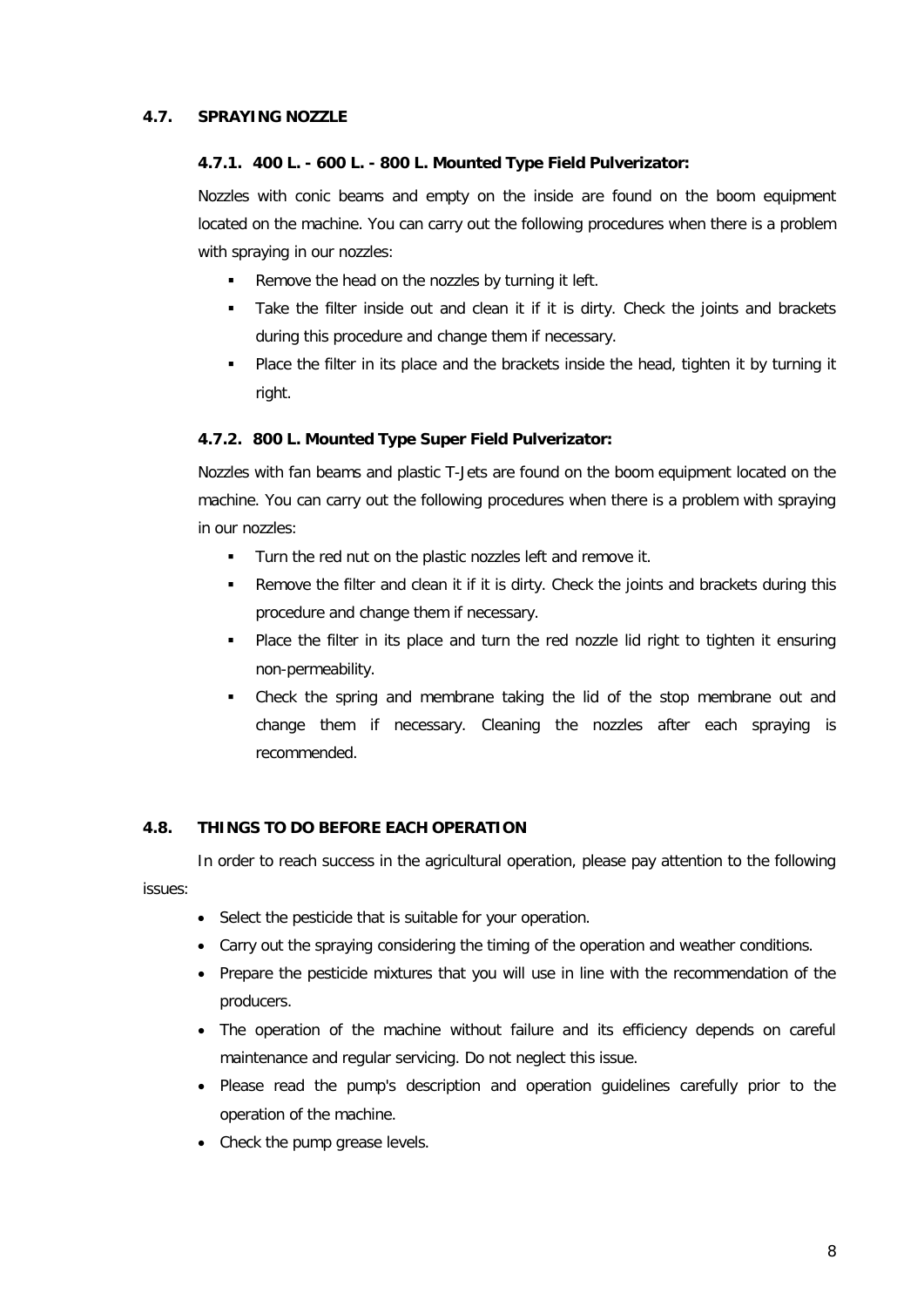#### <span id="page-9-0"></span>**4.9. MACHINE'S CONNECTION TO THE TRACTOR**

Machines are manufactured by assembling it to 3 point hydraulic system. In order to connect your machine to the tractor, bring the machine's connection locks close to your tractor's hydraulic arms. Assemble the safety locks by installing the lifting arms on the right and left onto the locks on the machine by coming down from the tractor. Connect the tractor's middle arm to the hole found on the machine's chassis ensuring that the machine has a vertical position and assembly the safety lock. Connect the machine's shaft between the tractor's power take off and pump axle. Machine's shaft has to be horizontal and flat during operation. Operation angle cannot be more than 20˚. Never disassemble the shaft holder. After assembling the shaft, connect the chains on the shaft to an appropriate location to prevent the plastic holder from turning.

#### <span id="page-9-1"></span>**4.10. OPERATION OF THE MACHINE**

Prior to the start of spraying, please consider the following issues:

- Install the filling hose.
- Put 1-2 buckets of water in the tank.
- Dip the other end of the suction hose into the water canal.
- Operate your tractor, move the power take off and carry out the filling.
- After your filling procedure is complete, remove the filling hose and bring your machine to spraying position.
- Open the distribution valves on the command center and start spraying.
- You can adjust the working pressure with the knob on the command center.
- For the spraying you will carry out with field spraying arms, working pressure has to be maximum 8 atmosphere.

## <span id="page-9-3"></span><span id="page-9-2"></span>**5. MAINTENANCE**

#### **5.1. PROCEDURES TO BE CARRIED OUT AFTER EACH USE**

After each operation (even if these operations are short-term), the parts of the pump in contact with the liquid being used have to be washed and cleaned with clean water. In order to wash, operate the pump with clean water for 4-5 minutes and ensure that the clean water is completely discharged. Empty this water to a place where the use of the liquid will not cause any damage.

#### <span id="page-9-4"></span>**5.2. GREASING**

The following parts on the machine have to be greased constantly.

**Shaft:** Prior to the start of the operation and after every 10 (ten) hour operation, greasing has to be done with the grease pump from the greasers found on the cross-pieces. During greasing, the grease used has to be seen between the axle.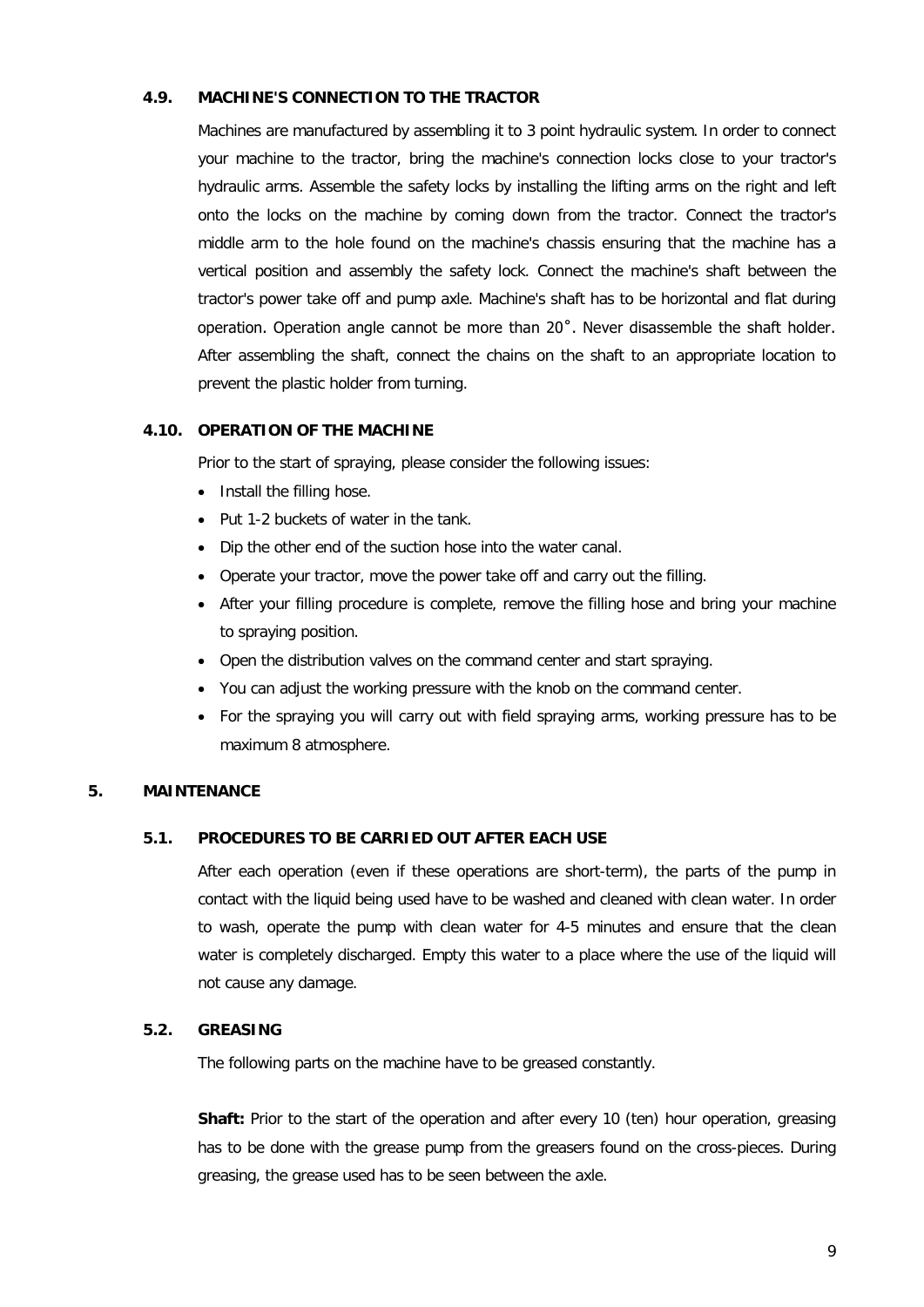## <span id="page-10-0"></span>**5.3. TECHNICAL SPECIFICATIONS OF THE PUMP**

On our machines, **Annovi Reverberi AR 503**, **AR 1064** and **AR 1516** pumps are being used.

- User has to comply with the information in the book.
- The fluid to be used in the pump has to be 100% clean.
- Moving parts of the pump should be protected from dust and rust.
- The pump and parts inside have to be serviced periodically.
- Solvents, volatile substances such as thinners should not be used inside the pump.
- Clean water with high fluidity has to be used.
- 100% chemical solutions should not be used.
- Sea water should not be used.
- Machine should not be operated in temperatures below 5°C and above 40°C.
- Substances such as lacquer and varnish should not be used.
- Prior to the start of the operation, all of the appurtenances have to be used.
- Drive shaft connected to the pump's power take off has to be compatible with the slope.
- Our company's technical service is always ready to solve all kinds of problems.

| Pump              | <b>Membran</b>     | <b>Flow</b><br>Rate | <b>Pressur</b><br>e | Powe      | <b>Revolutio</b><br>n | Weigh | Dimensions (mm.) |       | <b>Suctio</b><br>n | <b>Spraying</b> |                 |
|-------------------|--------------------|---------------------|---------------------|-----------|-----------------------|-------|------------------|-------|--------------------|-----------------|-----------------|
| <b>Type</b>       | e<br><b>Number</b> | L./min.             | <b>Bar</b>          | <b>HP</b> | r/min.                | Kg.   | Lengt<br>h.      | Heigh | <b>Widt</b><br>h   | (mm.)           | (mm.)           |
| AR 503            | 3                  | 55                  | 40                  | 5.2       | 550                   | 13    | 272              | 274   | 294                | Ø 30            | Ø 3/4" G<br>(M) |
| <b>AR</b><br>1064 | 4                  | 105                 | 50                  | 13.1      | 550                   | 22    | 421              | 381   | 337                | Ø 40            | Ø 3/4" G<br>(M) |
| <b>AR</b><br>1516 | 6                  | 151                 | 50                  | 18.6      | 550                   | 34    | 406              | 446   | 415                | Ø 40            | Ø 3/4" G<br>(M) |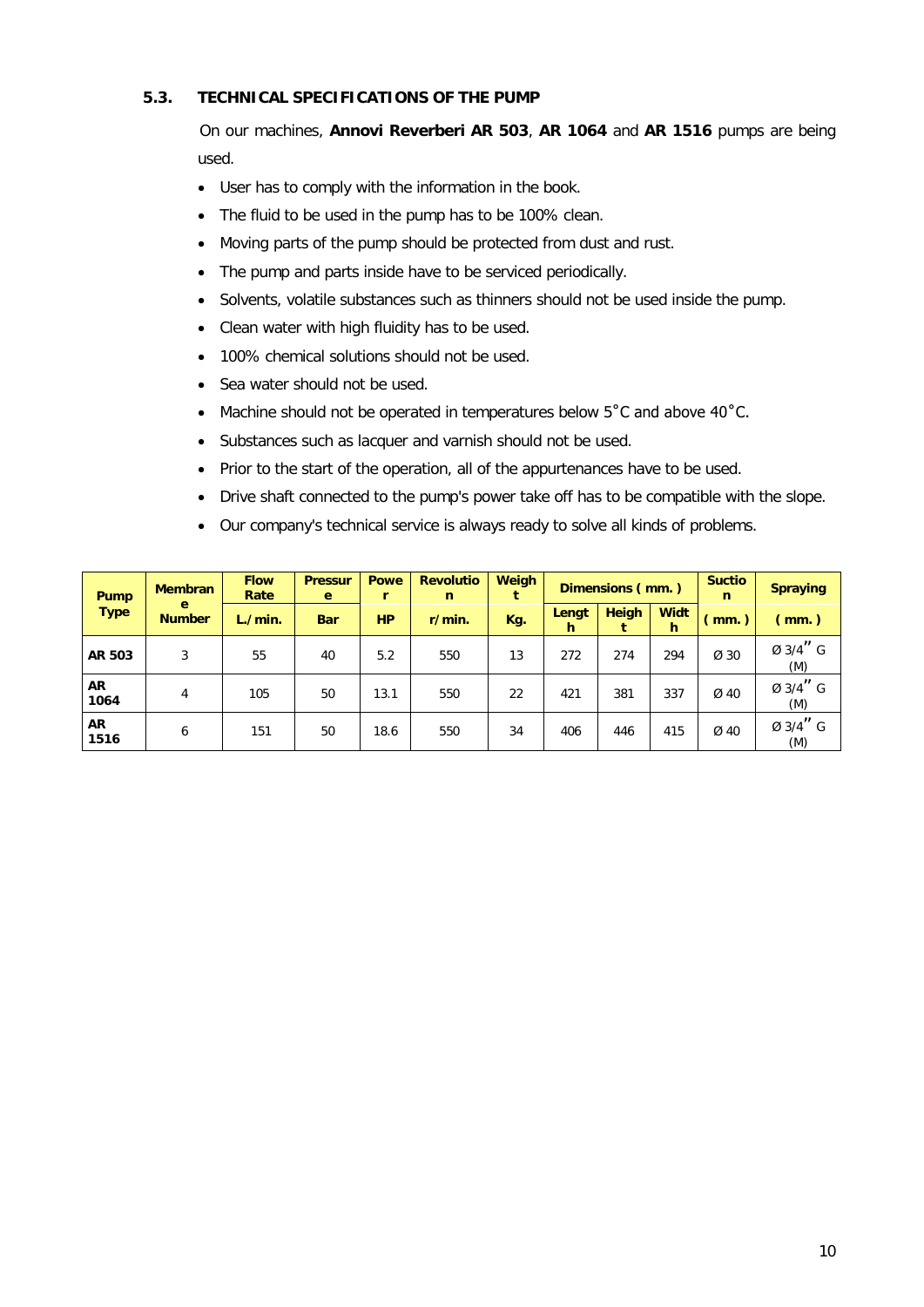#### <span id="page-11-0"></span>**5.4. PUMP MAINTENANCE AND PUMP'S PERIODIC MAINTENANCE CARD**

The first oil change of the pump we use on the machine has to be made approximately at the end of 50 hours. Other changes can be made between 300 - 350 hours. Please use 20W-50 diesel motor oil as the oil.

Things to do to prevent the pump from freezing:

- Open the valve at the front of the pump and discharge the water inside the pump provided that it is operated for 1 minute.
- Discharge the water of the entire revolution inside the machine where the water circulates (filters, injector pipes, collector).

| <b>OPERATION</b>                            | <b>EVERY 8</b><br><b>HOURS</b> | <b>EVERY 50</b><br><b>HOURS</b> | <b>EVERY 300</b><br><b>HOURS</b> | AT THE END OF THE<br><b>SEASON</b> |
|---------------------------------------------|--------------------------------|---------------------------------|----------------------------------|------------------------------------|
|                                             |                                |                                 |                                  |                                    |
| Oil level and indicator control             |                                |                                 |                                  |                                    |
| Air tube pressure control                   |                                | ■                               |                                  |                                    |
| Hose connection control                     |                                |                                 |                                  |                                    |
| Suction filter control and cleaning         |                                |                                 |                                  |                                    |
| Pump connection bolts control               |                                | ▆                               |                                  |                                    |
| Control of the membranes and<br>other parts |                                |                                 |                                  | O                                  |
| Oil change                                  |                                |                                 | $O^{(1)}$                        | O <sup>(2)</sup>                   |
| Control of the input and output<br>valves   |                                |                                 | O                                |                                    |
| Control of the bolt and nut on the<br>pump  |                                |                                 |                                  | O                                  |

- $\blacksquare$  = Control by the user
- **O** = Control by the expert
- **(1)** = Part and oil change
- **(2)** = Membrane (diaphragm) and oil change

## <span id="page-11-1"></span>**6. TECHNICAL PROPERTIES**

|                                                 | <b>TAN</b><br>K |             | <b>PUMP</b> | <b>DIMENSIONS</b> |              |                          |                     |                        |                       |
|-------------------------------------------------|-----------------|-------------|-------------|-------------------|--------------|--------------------------|---------------------|------------------------|-----------------------|
| <b>MODEL</b>                                    | Liter           | <b>Type</b> | L./min<br>۰ | rev./min          | kg./cm.<br>2 | <b>Width</b><br>$(mm)$ . | Lengt<br>h<br>(mm.) | <b>Height</b><br>(mm.) | <b>Weigh</b><br>(Kg.) |
| 400 L. Mounted Type Field Pulverizator          | 400             | AR 503      | 50          | 540               | 12.60        | 1.440                    | 1,980               | 1,578                  | 170                   |
| 600 L. Mounted Type Field Pulverizator          | 600             | AR<br>1064  | 106         | 540               | 23.80        | 1.590                    | 2,390               | 1,630                  | 190                   |
| 800 L. Mounted Type Field Pulverizator          | 800             | AR<br>1064  | 106         | 540               | 23.80        | 1.795                    | 2,505               | 1,745                  | 275.80                |
| 800 L. Mounted Type Super Field<br>Pulverizator | 800             | AR<br>1064  | 106         | 540               | 23.80        | 1,840                    | 2,800               | 1,950                  | 422                   |
| 19 Nozzle Boom Equipment                        |                 |             |             |                   |              | 300                      | 2,355               | 392                    | 47                    |